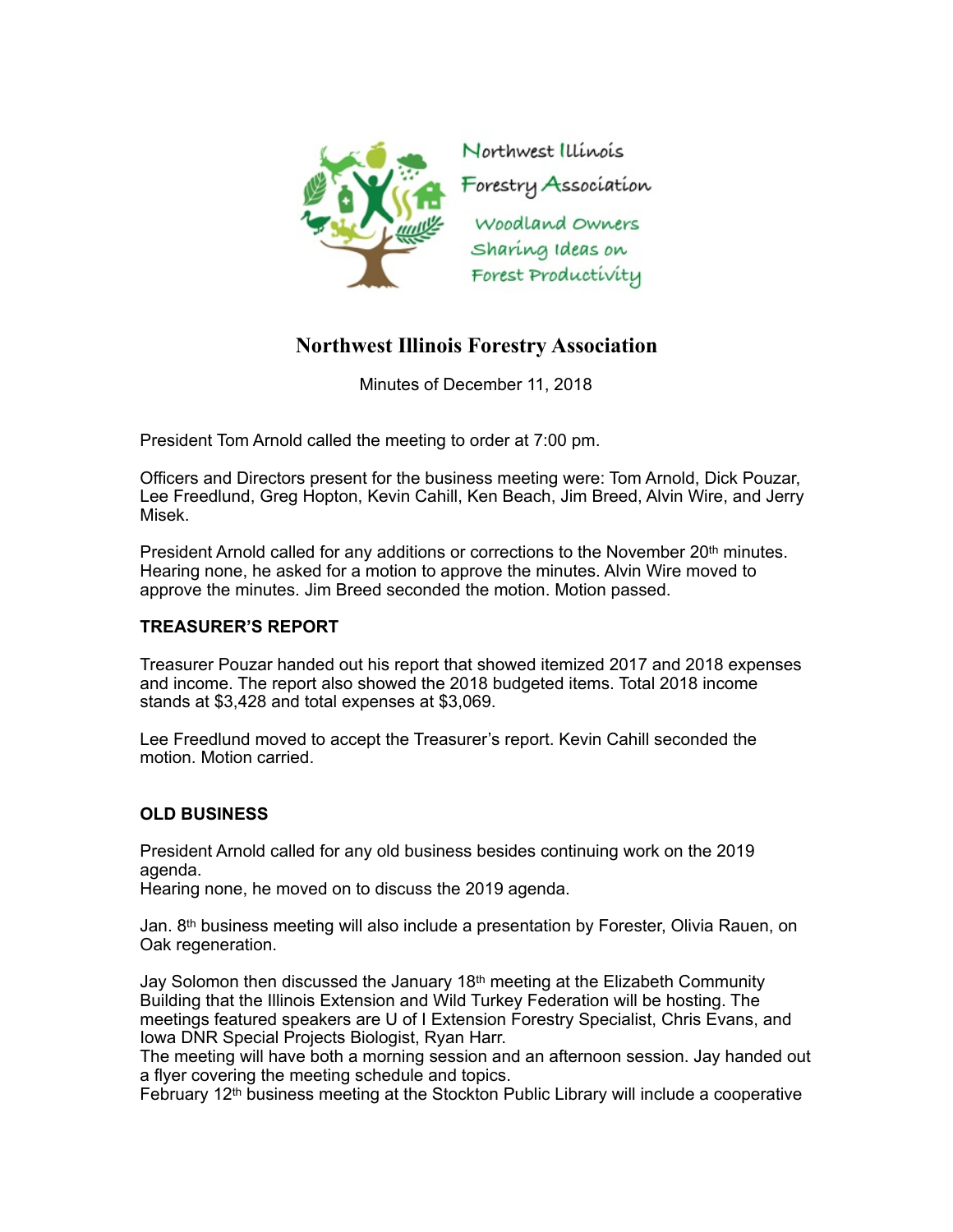planning session with representatives from the Jo Daviess Conservation Foundation. Jay Solomon will moderate the session.

March Annual Dinner meeting: Dick Pouzar reported that Illinois District Forester, Paul Bane, will not be able to be the speaker because of other commitments. Since Paul was present, Dick Pouzar asked him to see if he could find a replacement speaker. Paul agreed to try.

April 20<sup>th</sup> will be a tour at the Tom Arnold Tree Farm featuring natural forest regeneration following different timber harvests.

May will feature a tour of the Larry Priske Tree Farm to see the effects and benefits of pre-commercial thinning that was performed several years ago.

June will have a tour covering the results of the fall aerial spraying to control Bush Honeysuckle at the Brad Petersburg farm. This tour is conditional pending the effectiveness of the spraying that will be evident in the spring.

July is presently open.

September 21st will be a tour of the Johnson Creek Hardwood's business.

The second week of September will be targeted for conducting chain saw safety classes. Jay Hayek will be the instructor. Presently 4 sessions are being considered. There will be 2 beginners sessions and 2 advanced sessions. Both Tom Arnold and Jim Breed offered their Tree Farms as places to hold the sessions. The Galena Territory may also have a site for a session or two.

October is open and Dick Pouzar suggested that Jay Solomon locate someone to lead a field exercise on eradicating woody invasive plants in the fall.

President Arnold then asked for any more suggestions from the crowd of 20 people. Jim Breed stated he would like to learn more about tree species selection for planting based on soil types. This could be an indoor meeting. Jerry Misek volunteered to contact the Natural Resources Conservation Service's Forester to conduct the session.

#### **Featured Speaker**

President Arnold introduced Nancy Johnson, Gypsy Moth Program Manager with the Illinois Bureau of Environmental Programs.

Nancy presented an illustrated program on the Gypsy Moth which included the life cycle of the Gypsy Moth, the damages it causes, how it spreads, and possible control measures. Presently there are 2 outbreak areas in Jo Daviess County that are being monitored and treated for control of this pest. Nancy asked all people present to watch for Gypsy Moth egg masses on trees. If any are found, she needs to be contacted to confirm the Moth's presence and set up a monitoring program to evaluate the moth's population numbers and determine if controls are needed.

Nancy had several handouts about the Gypsy Moth and answered many questions from the group.